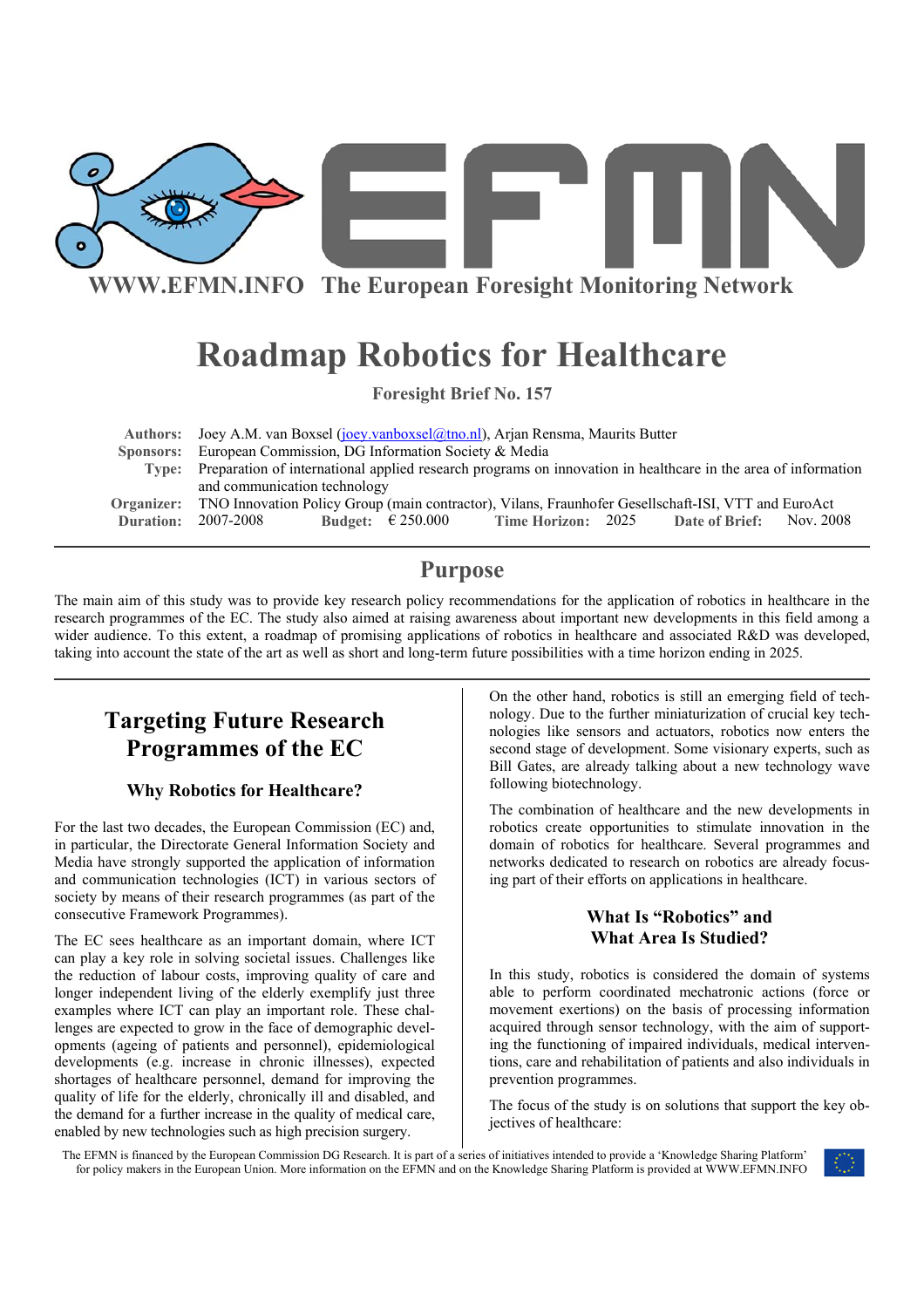- To contribute to quality, safety and efficiency of care.
- To promote the shift to preventive and personalized care.
- To support the availability of long term care for people in need.

Because the application of robotics in healthcare is not only an issue of technology but also heavily depends on societal acceptance, safety and reliability issues as well as regulations, special attention was paid to these aspects.

# **Methodology and Deliverables**

According to the EC specifications, the required methodological approach for this study included literature research, surveys and interviews with experts and stakeholders as well as an evaluative workshop with a representative group of experts and stakeholders for drafting the roadmap.

The study was divided into four work packages (diagram below):

- The development of a state-of-the-art analysis report
- Development of a roadmap consisting of six sub roadmaps
- In depth analysis based on three case studies (from the six sub roadmaps)
- Evaluation of results in an expert workshop



**Figure 1: Overview of the approach** 

During the project, desk research was complemented by consulting more than 50 internal and external experts.

The state-of-the-art report (SOTA report) presented the state of the art in robotics for healthcare on a large number of applications and enabling technologies.

A catalogue was developed with over 300 applications and 100 organizations developing robotics (for healthcare). These were stored and profiled in the Dynamo database.

Based on the research, 25 innovation areas were identified. Out of these, six innovation themes were further analyzed. For three areas a case study was developed. These were chosen in close consultation with the EC in order to provide further insights on the driving factors of and barriers to the development of robotics for healthcare, the role of the stakeholders and possible ethical and legal issues.

In this way six draft roadmaps were developed. They were evaluated during a two-day expert workshop with 45 experts. The results of the workshop were used to finalize the roadmaps.

With regard to dissemination and raising awareness beyond the closely involved experts, a brochure was developed to be distributed amongst the relevant community.

# **Major Findings: Six Innovation Areas**

During the analysis of the field of robotics for healthcare, *five innovation themes* were identified:

- Robotics for medical interventions
- Robotics supporting professional care
- Robotics assisted preventive therapies and diagnosis
- Robotics assistive technology
- Robotics for rehabilitation treatment

Within these innovation themes, 21 *innovation areas* were identified, as shown in Figure 2 (see page 3).

Based on a survey among stakeholders and in close cooperation with the EC, the six most relevant innovation areas were selected as potential priorities for the EC in their Framework Programmes, based on the criteria *market and industrial potential* and *relationship to the e-Health domain*:

- Smart medical capsules (for endoscopy, biopsy and targeted drug delivery)
- Intelligent prosthetics for upper and lower extremities
- Robotized patient monitoring systems
- Robotized surgery (a combination of the areas related to the facilitation of the surgeon in the operating room)
- Robotized motor coordination analysis and therapy
- Robot assisted mental, cognitive and social therapy

### **Mapping Key Technologies for Robotics in Healthcare**

Robotic systems are very complex. They depend on many enabling technologies and pose many challenges of how to integrate these into a functional system. These technologies and challenges require a significant amount of R&D, are dependent on each other and progress at different speeds. Human-machine interface designs, sensor systems, mobile energy supply, energy efficiency and biocompatible materials are some of the main topics. The key technologies identified are presented in Figure 3.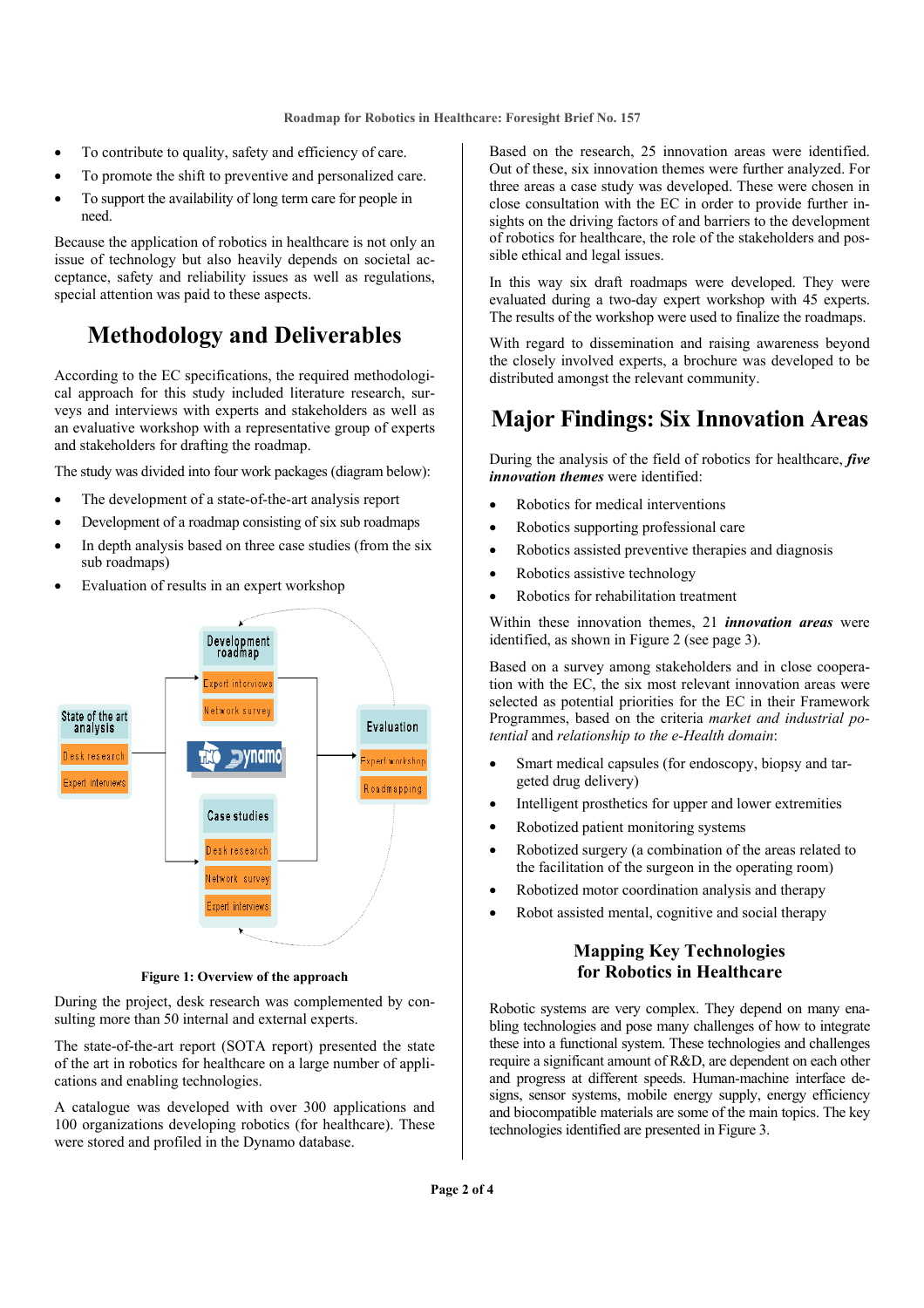

#### **Roadmap for Robotics in Healthcare: Foresight Brief No. 157**

**Figure 3: Key technologies for application of robotics in healthcare** 

Control systems for complex mechanical movement

Mobile energy systems

### **Constructing the Roadmaps for the Six Innovation Areas**

Adaptive control Advanced robotic software

During the two-day workshop with stakeholders the findings about the six selected innovation areas and key technologies were discussed and integrated into a roadmap diagram. As an example, the roadmap of one of these innovation areas, smart medical capsules, is shown in Figure 4 (see page 4).

# **The Potential of Robotics in Healthcare and the Role of Stakeholders**

The field of robotics for healthcare is driven by the expectation that robots will be able to play an important role in helping societies to cope with a number of the big challenges and trends of the next decades. The study has shown that the application of robotics in healthcare is in many areas a young but promising field with different segments progressing at different speeds. Only a few products have actually reached the stage of large-scale market introduction, the real measure for successful innovation. Many applications are still very expensive. In many instances, it is quite difficult to identify the reasons for discontinued and unsuccessful projects, since multi-dimensional factors like legal issues, regulations, enabling technologies, social acceptance and unforeseeable disruptive incidents play key roles.

The first commercial products on the market may serve as a signal for a greater development to follow. The market is expected to grow, as the following examples indicate. The U.S. market for prosthetics, orthetics and cosmetic enhancement products is expected to increase from \$6.8 billion in 2005 to \$10.8 billion in 2010. Smart medical capsules may even take over the whole market for classic colonoscopy screenings, as prices for smart medical capsules will drop below the current \$450 per unit.

Micro mobile Energy generation Energy efficient robotic systems Wireless energy transfer

Since the overall sector of robotics in healthcare is still an emerging area with successes and failures, a final conclusion about the future trajectory cannot be made at present. Nonetheless, the identification of drivers, barriers and challenges is helpful to guide the development into a desired direction for achieving higher quality, safety and availability of care and a shift to prevention.

From the side of the stakeholders, e.g. patients, doctors, hospitals, care institutions, health insurance companies and authorities, it appears that most of them see the developments as very interesting for the future, but very few of them show any urgency to switch to these new applications right now.

The role of suppliers is becoming more important, as it should, but patient involvement in research and development is (too) little. Although government is not considered a key market player in this area, governmental funding for related R&D is crucial.